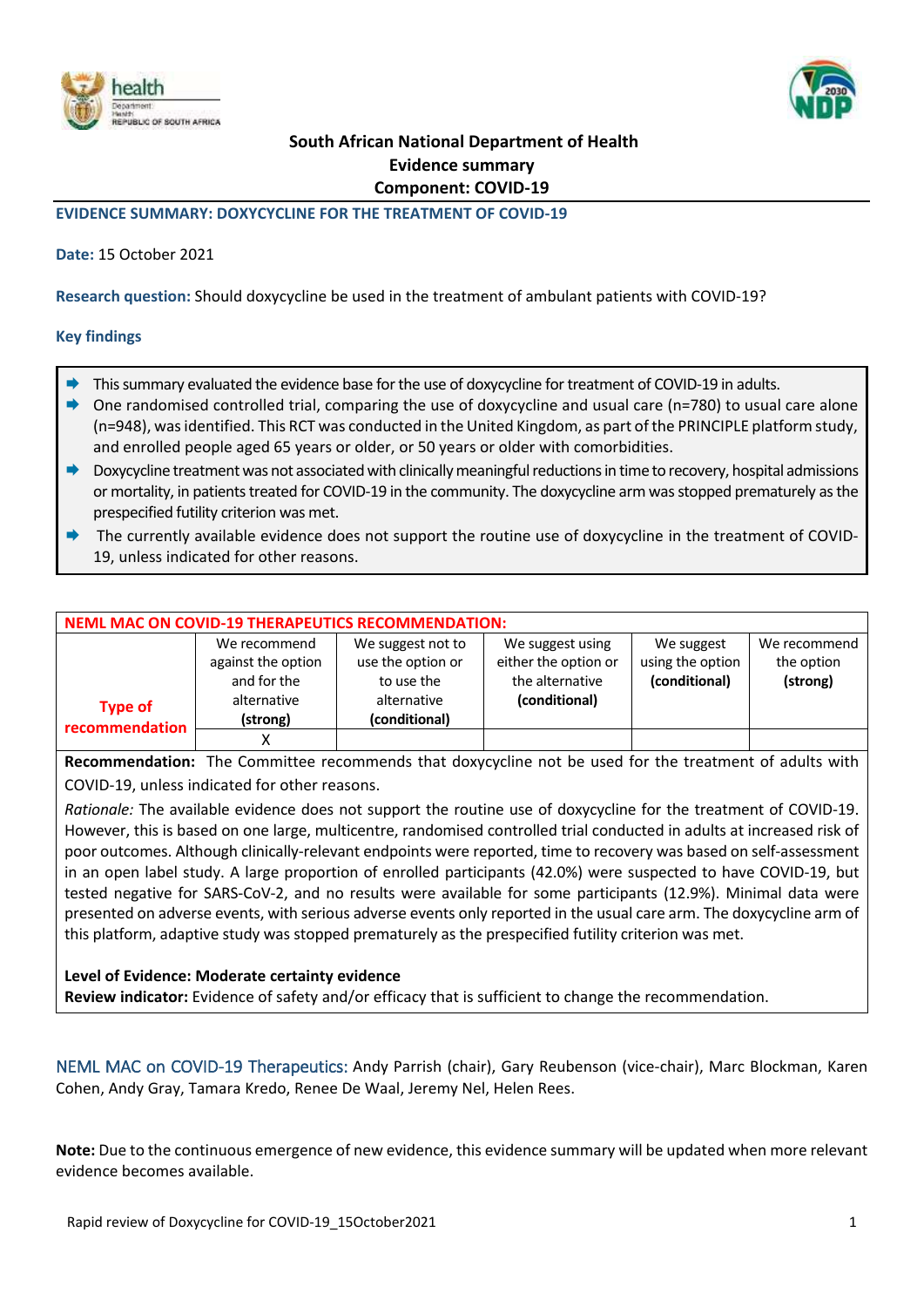<span id="page-1-0"></span>**Background:** The preparation of was evidence summary was triggered by the publication of a randomised control trial, part of the UK PRINCIPLE trial,<sup>1</sup> comparing doxycycline to placebo. Doxycycline has been registered in South Africa for many years and is currently procured in the public sector for various indications listed in the Standard Treatment Guidelines/Essential Medicines List. The National Essential Medicines List (NEML) Ministerial Advisory Committee (MAC) on COVID-19 Therapeutics decided that an evidence summary was needed because doxycycline is a widely available antibiotic, used in ambulatory settings. Irrational use of doxycycline would contribute to the development of antimicrobial resistance.

### **EVIDENCE REVIEW:**

An evidence summary was prepared, rather than a rapid review, as there is very limited evidence in the form of randomised controlled trials of doxycycline in the treatment of COVID-19. Nonetheless, a PICO question was agreed, as follows:

- **Population:** Patients with confirmed COVID-19, not requiring oxygen therapy and treated in ambulatory care settings, no restriction to age or co-morbidity.
- **Intervention:** Doxycycline. No restriction on dose, frequency.
- **Comparators:** Standard of care/placebo.
- **Outcomes:** Resolution of symptoms; time to resolution of symptoms; progression to hospitalisation; duration of hospitalisation; progression to requiring oxygen; progression to requiring mechanical ventilation; mortality; adverse events, adverse reactions.
- **Study designs:** Randomised controlled trials and systematic reviews of randomised controlled trials.

In October 2021, three RCTs were identified on COVID-NMA.<sup>2</sup> Two RCTs were excluded as they did not meet the eligibility criteria: one compared doxycycline in combination with ivermectin to placebo,<sup>3</sup> and the other compared doxycycline to active comparators (hydroxychloroquine and azithromycin), which may be associated with poorer outcomes because of a risk of additive toxicity. 4

One RCT, Butler *et al*., met the eligibility criteria and is summarised here. [1](#page-1-0)

## Randomised-controlled trial:

The PRINCIPLE trial was an open label, multi-arm, adaptive platform (multiple treatments for the same disease are trialled simultaneously) randomized trial conducted in the United Kingdom primary care setting. The study enrolled older patients (≥65 years) or those aged ≥50 years, with comorbidities. The comorbidities included weakened immune system, heart disease, hypertension, asthma or lung disease, diabetes, mild hepatic impairment, stroke or neurological problems, and self-reported obesity or body mass index of ≥35 kg/m². Eligible patients had to have been unwell (for ≤14 days) with suspected COVID-19 or a positive PCR test for SARS-CoV-2 infection, but not hospitalised.

Participants were randomised to usual care only, usual care plus oral doxycycline (200 mg on day 1, then 100 mg once daily for the following 6 days), or usual care plus other interventions. However, only the usual care plus doxycycline and usual care only intervention was reported on in the publication cited here.<sup>1</sup>

The initial primary endpoint was hospitalisation or death. However, due to a low rate of hospitalisations, the trial management group recommended adding an outcome of disease duration. Therefore, the final co-primary endpoints were time to first self-reported recovery (the first instance that a participant reported feeling recovered), and hospitalisation or death related to COVID-19, both measured at 28 days from randomisation. Bayesian methods were used in the primary analysis, with each null hypothesis rejected if the Bayesian posterior probability of superiority exceeded 0.99 for the time to recovery endpoint and 0.975 for the hospitalisation or death endpoint. Futility was declared if there was insufficient evidence of a clinically meaningful benefit, pre-specified as a minimum of 1.5 days difference in median time to first report of recovery and a 2% difference in hospitalisation or mortality rate.

The trial opened on 2 April 2020, and randomisation to doxycycline began on July 24, 2020. The doxycycline arm of the platform study was stopped prematurely, on 14 December 2020, because the prespecified futility criterion was met. When the doxycycline arm was stopped there were 2689 participants enrolled in the platform RCT. However, only 2508/2689 (93.3%) enrolled participants contributed follow-up data and were included in the primary analysis. Of these,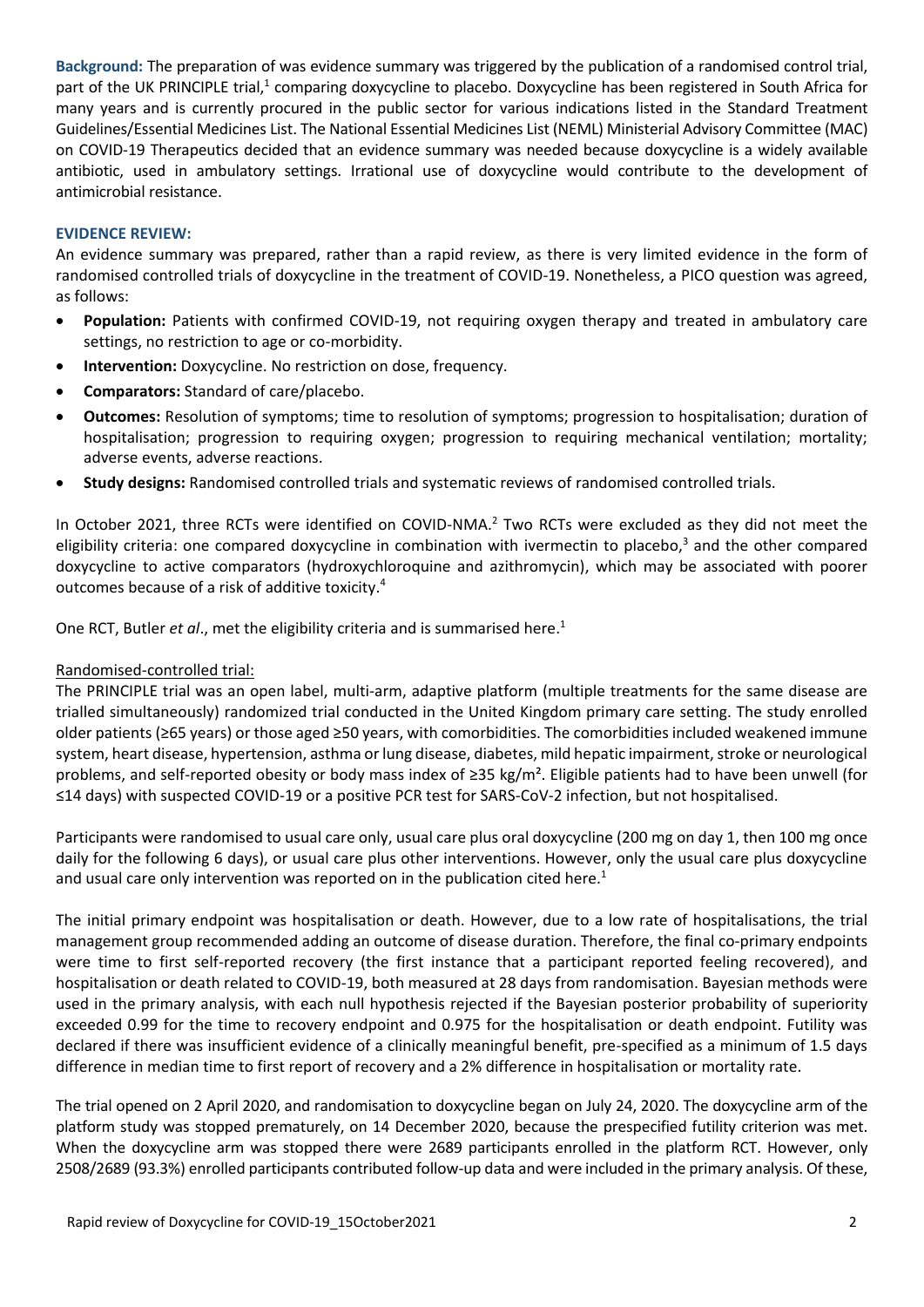a total of 1792 participants were analysed in the usual care + doxycycline group (n=780; 31.1%) and usual care only group (n=948; 37.8%). The mean age of participants was 61.1 years (SD 7.9) and most were female (n=999; 55.7%).

## **Reported primary outcomes:**

## **Self-reported recovery:** *usual care plus doxycycline group vs usual care only group*

- *Median time to first self-reported recovery***:** 9.6 [95% Bayesian Credible Interval [BCI] 8.3 to 11.0] days *vs* 10.1 [8.7 to 11.7] days; hazard ratio 1.04 [95% BCI 0.93 to 1.17].
- *Time to alleviation of all symptoms:* 3 days (2-7) vs 2 days (1-8) (95% CI, 0.86 to 1.09; p=0.55)
- *n (%) reported first feeling recovered within 28 days after randomization*: 596/780 (76.4%) *vs* 717/948 (75.6%)

## **Hospitalisation or death related to COVID-19:** *usual care plus doxycycline group vs usual care only group*

- **Hospitalisations:** 41 (crude percentage 5.3%) *vs* 43 (4·5%) (estimated absolute percentage difference –0.5% [95% BCI –2.6 to 1.4])
- **Mortality:** 5 (0.6%) *vs* 2 (0.2%)

## **Serious adverse events:** *usual care plus doxycycline group vs usual care only group*

 5 participants were hospitalized for reasons unrelated to COVID-19, all of whom were in the usual care only group

## *Guidelines:*

- National Institutes of Health (USA)<sup>5</sup> "recommends against the use of antibacterial therapy (e.g. azithromycin, doxycycline) for outpatient treatment of COVID-19 in the absence of another indication".
- *Australian guidelines for the clinical care of people with COVID-19*<sup>6</sup> : On the 15th October 2021 indicated "that it remains unclear whether doxycycline is more effective than standard care in treating patients with COVID-19. Their recommendation is that doxycycline should not be used for the treatment of COVID-19 outside randomised trials".

### **CONCLUSION:**

Treatment with doxycycline was not associated with reductions in time to recovery, hospitalisations or deaths related to COVID-19, and therefore should not be used as a routine treatment for COVID-19, unless indicated for other reasons.

## **Reviewer(s):** A Gray, M Reddy

**Declaration of interests:** AG (Division of Pharmacology, Discipline of Pharmaceutical Sciences, University of KwaZulu Natal) & MR (Better Health Programme, South Africa), declared no interests in respect of doxycycline for COVID-19.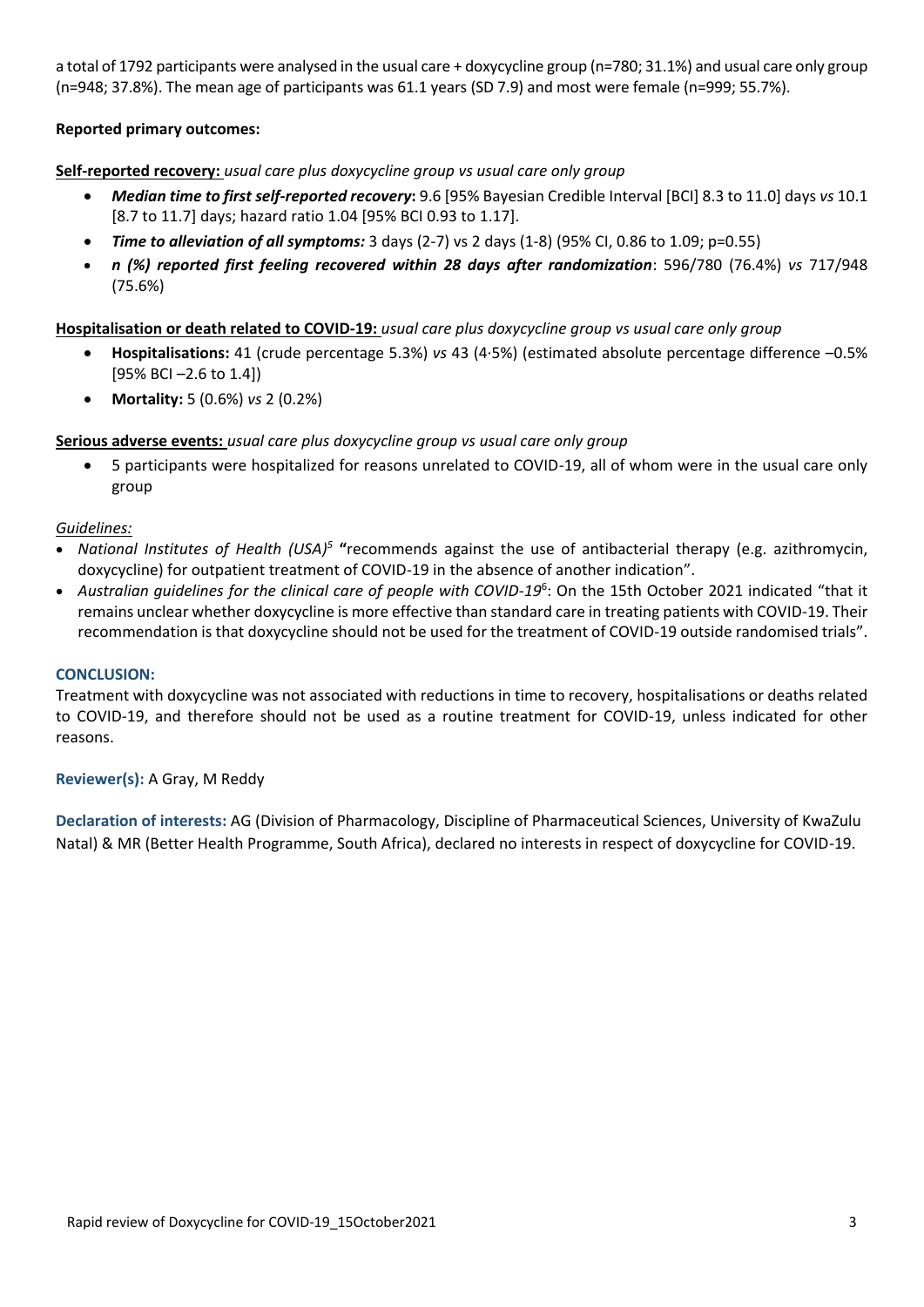# **Table 2: Characteristics of completed RCT(s)**

| <b>Citation</b>          | <b>Study design</b>            | Population (n)                                  | <b>Treatment</b> | <b>Outcomes</b> | <b>Effect sizes</b>                                       | <b>Comments</b>                                                                        |
|--------------------------|--------------------------------|-------------------------------------------------|------------------|-----------------|-----------------------------------------------------------|----------------------------------------------------------------------------------------|
| Butler et al., (2021)    | RCT: National, Open-           | Trial stopped due to                            | Oral             | Primary         | Primary outcomes:                                         | Overall judgement with regards to risk of                                              |
|                          | Label, Multi-Arm,              | prespecified futility criterion                 | doxycycline      | outcomes:       |                                                           | bias: MODERATE                                                                         |
| https://doi.org/10.1016/ | <b>Adaptive Platform Trial</b> | being reached: n=2689 enrolled                  | (200 mg on       | • Self-reported | Self-Reported Recovery:                                   |                                                                                        |
| S2213-2600(21)00310-6    |                                |                                                 | day 1,           | recovery time,  | Usual care + doxycycline vs                               | Randomisation: Randomisation was                                                       |
|                          | Setting: Primary Care          | n=2508 (93.3%) contributed                      | followed by      | reduced         | usual care alone                                          | conducted & stratified by age and comorbidity                                          |
| ISRCTN, 86534580         | Centres in UK                  | follow-up data.                                 | 100 mg once      | hospital        | • n=596/780 (76.4%) reported                              | - LOW RISK                                                                             |
|                          |                                |                                                 | daily for the    | admission, or   | first feeling recovered within                            |                                                                                        |
|                          | Funding: UK Research           | n=1792 part of the usual care+                  | following 6      | deaths related  | 28 days after randomisation,                              | Selection Bias: Included patients without                                              |
|                          | and Innovation,                | doxycycline grp (n=780; 31.1%)                  | days) and        | to COVID 19     | vs n=717/948 (75.6%)                                      | PCR-confirmed SARS-CoV-2 infection (753                                                |
|                          | Department of Health           | vs usual care only grps (n=948;                 | usual care       |                 | • Median time to first                                    | $(42.0%)$ - HIGH RISK                                                                  |
|                          | and Social Care, National      | 37.8%).                                         | only.            |                 | recovery: 9.6 days vs                                     |                                                                                        |
|                          | Institute for Health           |                                                 |                  |                 | 10.1 days (hazard ratio [HR]                              | Performance: Open label study - HIGH RISK.                                             |
|                          | Research                       | Mean Age: 61.1 years                            | Total            |                 | 1.04 [95% Bayesian Credible                               |                                                                                        |
|                          |                                | N=999 females (55.7%) &                         | duration of      |                 | Interval (BCI) 0.93 to 1.17];                             | Missing outcome data: 93.3% of those<br>enrolled contributed follow-up data (<10%      |
|                          | Randomisation was 1:1:1        | n=790 males (44.1%)                             | therapy:         |                 | median benefit of 0.5 days                                |                                                                                        |
|                          | - usual care +                 |                                                 | maximum of       |                 | (95% BCI -0.99 to 2.04).                                  | without follow up data) - LOW RISK                                                     |
|                          | doxycycline; usual care        | Inclusion criteria:                             | 7 days           |                 | • Probability that median time                            |                                                                                        |
|                          | only; usual care + other       | ≥65 yrs; ≥ 50 years with                        | followed by      |                 | to recovery was shorter in                                | Measurement of the outcome: There was a                                                |
|                          | interventions                  | comorbidities (weakened                         | usual care.      |                 | the usual care + doxycycline                              | high proportion of individuals who reported                                            |
|                          |                                | immune system, heart disease,                   |                  |                 | grp vs usual care only grp                                | recovery on day 1 among those without a                                                |
|                          | Data was reported for          | hypertension, asthma or                         |                  |                 | (i.e., probability of                                     | positive SARS-CoV-2 test due to difficulties                                           |
|                          | usual care + doxycycline       | lung disease, diabetes, mild                    |                  |                 | superiority) was 0.74 & did                               | obtaining data to confirm eligibility from                                             |
|                          | and usual care only            | hepatic impairment, stroke or                   |                  |                 | not meet the 0.99 threshold                               | some general practices. Delays between                                                 |
|                          | groups                         | neurological problem, & self-                   |                  |                 | to declare superiority.                                   | trial screening and randomisation might                                                |
|                          |                                | reported obesity or body mass                   |                  |                 |                                                           | have resulted in some reporting recovery                                               |
|                          | Follow-up duration             | index of $\geq$ 35 kg/m <sup>2</sup> ), who had |                  |                 | • Probability of a clinically<br>meaningful benefit (≥1.5 | sooner after randomization. An adjustment                                              |
|                          | (days): 28                     | been unwell (for ≤14 days).                     |                  |                 | days) in time to recovery was                             | was made for this limitation in the primary                                            |
|                          |                                | Symptoms classified in                          |                  |                 | 0.10.                                                     | analysis - MODERATE RISK                                                               |
|                          |                                | accordance with UK National                     |                  |                 |                                                           |                                                                                        |
|                          |                                | Health Service [NHS] definition                 |                  |                 | Hospitalisation related to                                | Selection of the reported results: Trial analysed                                      |
|                          |                                | of high temperature, new                        |                  |                 | COVID-19 within 28 days of                                | as pre-specified for the outcome. However<br>due to low hospitalisations a duration of |
|                          |                                | continuous cough or change                      |                  |                 | follow-up: (41 [crude                                     | illness endpoint was added to the study.                                               |
|                          |                                |                                                 |                  |                 | percentage 5.3%] vs 43 [4.5%];                            | <b>MODERATE RISK</b>                                                                   |
|                          |                                | Exclusion criteria:                             |                  |                 | estimated absolute % difference                           |                                                                                        |
|                          |                                | Inpatient, almost recovered                     |                  |                 | $-0.5\%$ [95% BCI -2.6 to 1.4]                            |                                                                                        |
|                          |                                | (general condition improved                     |                  |                 |                                                           |                                                                                        |
|                          |                                | i.e., COVID-19 symptoms                         |                  |                 | Mortality: 5 deaths (0.6%) vs 2                           |                                                                                        |
|                          |                                | mild/almost absent), Previously                 |                  |                 | (0.2%                                                     |                                                                                        |
|                          |                                | in PRINCIPLE trial. Taking                      |                  |                 |                                                           |                                                                                        |
|                          |                                | antibiotics for an acute                        |                  |                 | Serious adverse events: 5                                 |                                                                                        |
|                          |                                | condition/ if doxycycline was                   |                  |                 | participants hospitalised for                             |                                                                                        |
|                          |                                | contraindicated                                 |                  |                 |                                                           |                                                                                        |